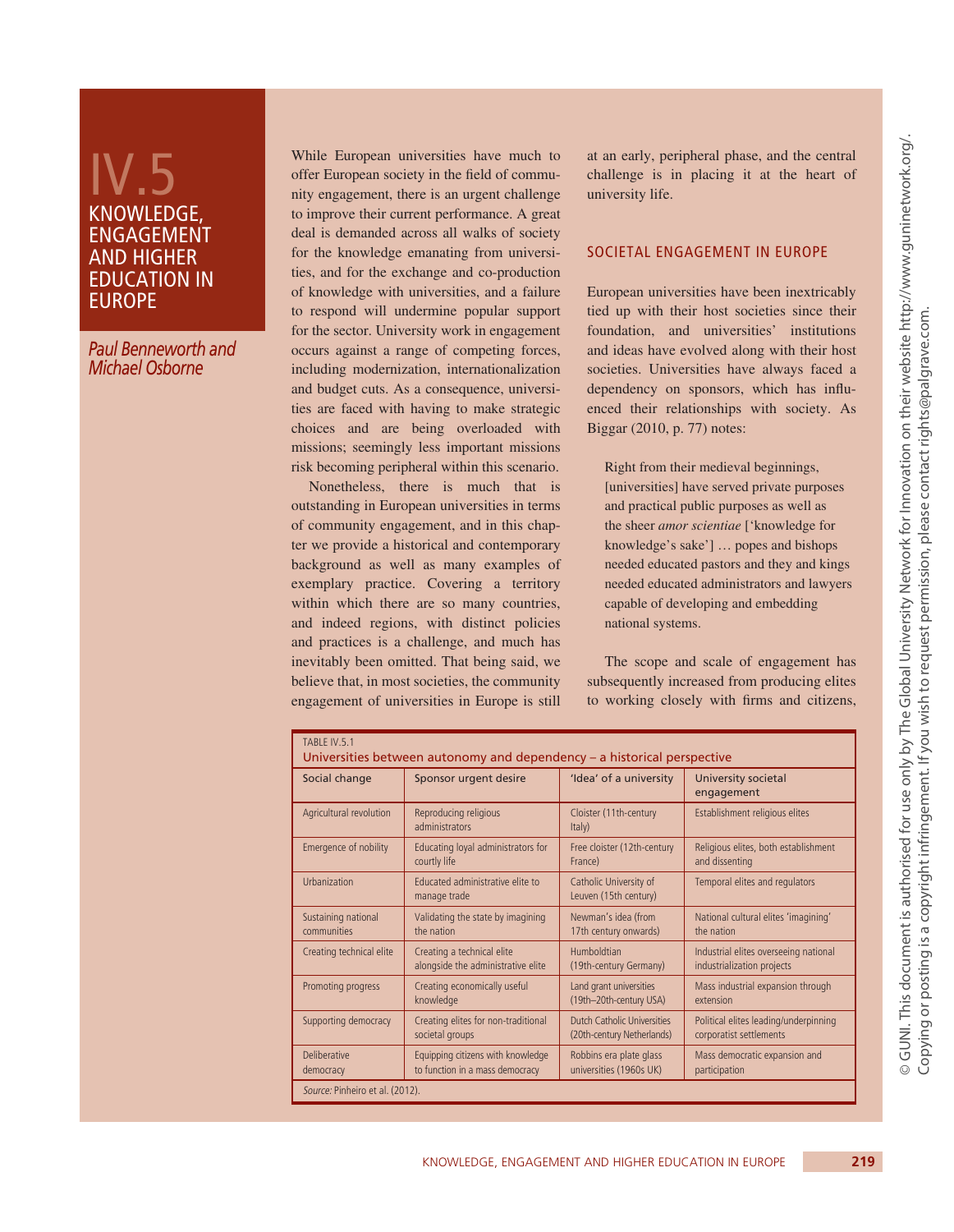as universities have developed relationships with and duties to religious powers, temporal authorities, cultural communities, industry and latterly civic society. This evolution is summarized in Table IV.5.1.

Universities' contributions to social progress have shaped their evolution. Some engagements have long-standing links with social movements including European popular education in the late 19th century (Steele, 2007). Continuing education brought knowledge to excluded groups (at that time, the working classes and women), providing 'enlightenment' of the masses. This emphasis on liberal adult education, based on a model of knowledge transfer from the elite to the masses, rather than on a co-production of knowledge, has contributed to the decline of continuing education in the 21st century (Osborne and Thomas, 2003).

This has partly been functional, with universities becoming part of the 'establishment' through their relations to their patrons (Daalder and Shils, 1982). But universities' engagement with marginal communities has also driven experimental practices that have changed society. Cambridge University was formed when a group Oxford scholars left dissatisfied by the religious restrictions they faced. The VU University Amsterdam was formed by orthodox Calvinists facing discrimination from the Lutheran mainstream, so that they could educate their future leaders. The Sorbonne in Paris and the Maagdenhuis in Amsterdam were flashpoints for strikes and wider social unrest driven by growing social tensions in the late 1960s regarding the closed nature of post-war society (Daalder and Shils, 1982). These struggles left us with several essential engagement repertoires such as science shops or community engagement (Gnaiger and Martin, 2001).

#### Approaches to engagement within Europe

Contemporary university engagement in Europe began with the late 1960s 'democratic turn', in which Western European universities became highly engaged with society in many different ways and by many different mechanisms. Alongside the 1970s' general pessimism, the 'spirit of 1968' engendered much grassroots activism, this positivity driving many different kinds of innovative university engagement activity, exemplified by the Netherlands' science shops (Mulder et al., 2001), to activism and community work, through continuing and worker education, to policy advice and business consultancy. The early 1980s' report from the Centre for Educational Research and Innovation (CERI) highlighted the variety of institutional approaches to community engagement; CERI's typology (Table IV.5.2) remains useful for understanding those activities.

| TABLE IV.5.2                                                         | University engagement with societal collectives                                                                                                                                                                    |
|----------------------------------------------------------------------|--------------------------------------------------------------------------------------------------------------------------------------------------------------------------------------------------------------------|
| Way of<br>providing service                                          | Mechanism for delivering service                                                                                                                                                                                   |
| University puts<br>facilities at the<br>disposal of the<br>community | Use of equipment, premises and laboratories<br>Use of teachers and students to make direct<br>contribution<br>Drawing on the community in delivering<br>occupational training                                      |
| Execution of orders<br>placed by community                           | Offering training as occupational, continuing<br>education or cultural<br>University receives a payment from community<br>for delivery of a service<br>A near private contract between the buyer and<br>the vendor |
| Analysis of needs of<br>community                                    | The university comes into the community as an<br>outside expert<br>The university provides services for the<br>community with some reference to an 'order' by<br>the community                                     |
| Analysis of problems<br>at request of<br>community                   | University engages at community request in<br>developing solutions<br>University has the autonomy and freedom<br>to suggest a range of solutions away from<br>overarching pressure                                 |
| University delivers a<br>solution on behalf of<br>the community      | The university delivers a service for the<br>community which is compatible with its<br>institutional status                                                                                                        |
|                                                                      | Source: Benneworth et al. (2013) after CERI (1982).                                                                                                                                                                |

CERI reported the tendencies of universities to work with nearby communities, whether based on a proximity that was geographical, ethical (for example, a common confessional position) or mission-based (for example, businesses). The report presented the best practices of university engagement, including KU Leuven R&D and the North East London Polytechnic Company. Different practical examples of institutional arrangements were presented for promoting university–business engagement, urban regeneration and community development. However, all approaches implied that public engagement was an adjunct activity to the universities' core activities, within the 'development periphery' (Clark, 1998).

From the 1980s onwards, European higher education (HE) was increasingly centralized through strategic modernization, with payment-by-results and new managerial autonomy introduced to improve the productivity and efficiency of public spending (Kickert, 1995). This profoundly affected relationships between universities and society by: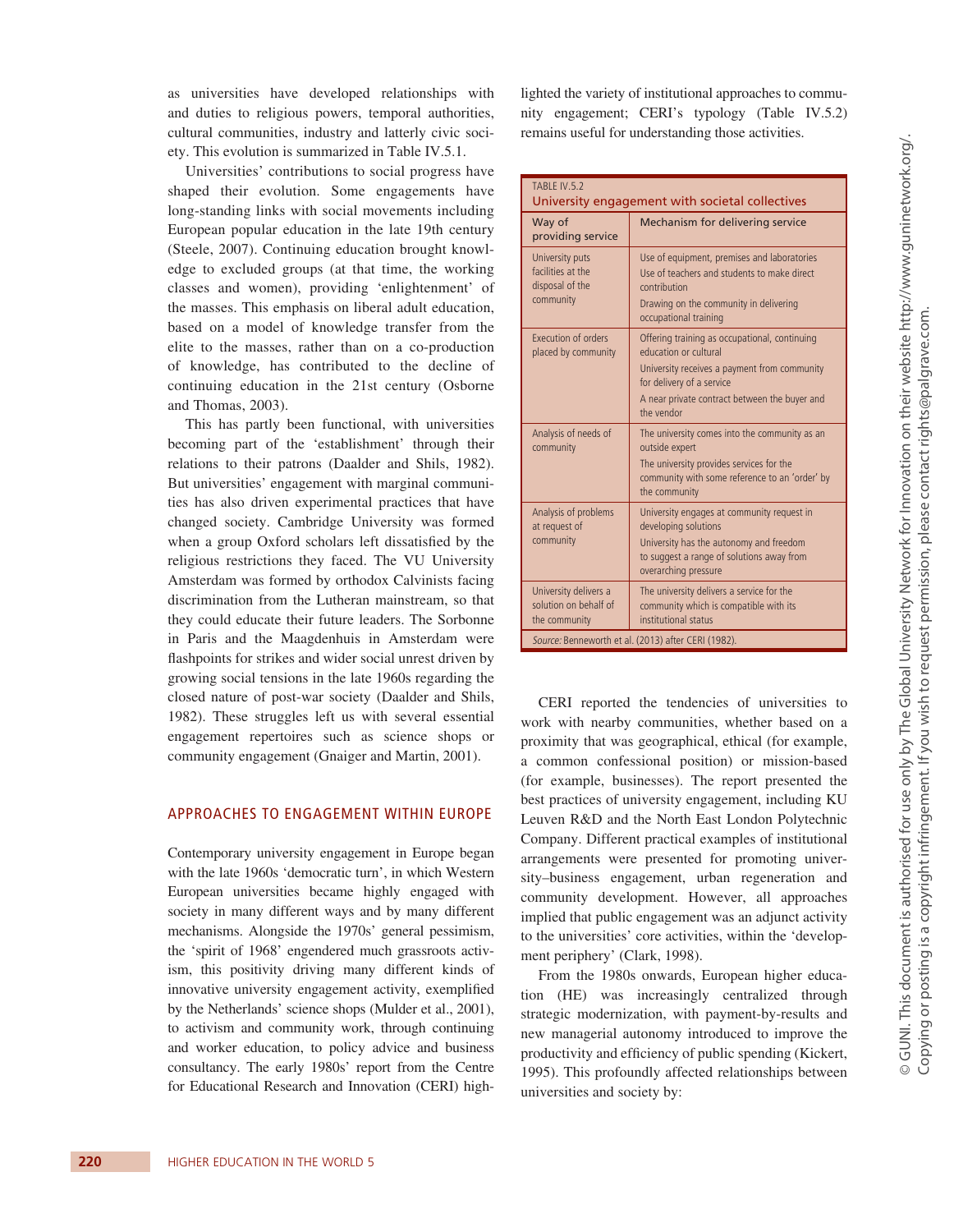- ●● framing universities' activities' value in cash terms;
- ranking different kinds of university activities on their strategic importance;
- encouraging universities to focus on only a few strategically important activities.

Societal engagement is increasingly managed in exclusively financial terms as a 'third mission' at a time when national HE systems face European Union (EU) pressure to prioritize the reform of teaching and research. Public engagement activities with incomegeneration potential (primarily business engagement) have become more important, marginalizing other engagement activities. Benneworth and Humphrey (2013, p. 182) characterize this effect in Scotland thus:

Community engagement was based on existing activities, (continuing professional development, volunteering, widening access) rather than culturally or structurally embedded, activities that were marginal or existed to support 'core university businesses'. Research tended to be project-based and reliant on relentless income generation. 'Communities' were often restrictively defined as professional bodies, the voluntary and community sector and other organised stakeholders (companies, local authorities, NHS, Police).

In former Eastern Bloc countries, scientific academies enjoyed a degree of natural freedom from their important role in (re-)producing the cultures and narratives of national elites. However, the power of university professors was not always dependent on party structures, and therefore they were not always enthusiastic proponents of communism, representing an intelligentsia opposed to Soviet domination (Connolly, 2000). Student mobilization was an important part of power in these socialist regimes and did not always function predictably: while Polish and Czechoslovakian students opposed the socialist regime, East German students were as late as 1989 strongly supportive of it. Following a period of transition, public Eastern European universities were able to adopt very Humboldtian postures, while a huge private HE sector emerged based on immediately marketable skills. From the late 1990s, national reform efforts focused on compatibility with the Bologna Process and the European Research Area, leaving little space to develop distinctive post-socialist approaches to community–university engagement.

There is also a strong tradition of engagement in southern and Mediterranean European countries,<sup>1</sup> most clearly in Spain, where, in 1898, the University

of Oveido adopted the proposal of *extensión universiteria*. What began as bringing community education to local industrial populations quickly moved towards addressing the atrocious living conditions of these communities. The successes of the 'Oviedo Group' led to similar efforts by the Universities of Salamanca, Seville, Valencia, Zaragoza and Santander, using HE as a progressive force in industrial communities in the next 35 years. Civil war and dictatorship halted this as universities were integrated into a single bureaucratic structure. Following the restoration of democracy, universities acquired a new societal role in decentralizing power to civil society institutions. Spanish HE reforms in a 2001 Act gave universities a substantive public and community role, including cultural enhancement, supporting regional cultural development and diffusing university values and cultures.

Looking back three decades, where the situation set out by CERI in 1982 is no longer salient for Europe is in its emphasis on citizens rather than consumers. The CERI report saw business and societal engagement as two comparable elements by which universities fulfilled their societal compacts. What has happened in that intervening period in Europe has been a massive expansion of the emphasis that all stakeholders have placed on business engagement (Zomer and Benneworth, 2011). This has been driven by the increasing dominance in Europe of the innovation imperative, a belief that as economic development depends on innovation, public expenditure should be increasingly managed to functionally drive innovation activities.

This has dominated consideration of the 'third mission' and, perhaps unsurprisingly, has seen business engagement prioritized over more diverse kinds of social engagement. Less visible has been a formalization of social engagement activities, with an increasing emphasis on working through formal, contractual relationships, often with public sector groups, this coming at the expense of less-well organized and informal community groups. The net results of these shifts has been that societal engagement either remains voluntary (in those systems that retain a high degree of academic autonomy) or has become increasingly marginalized (in those systems in which there has been a shift to managerial autonomy).

## Institutional structures supporting community engagement

Insofar as it is possible to talk about a European engagement tradition, it is best to talk about an informal tradi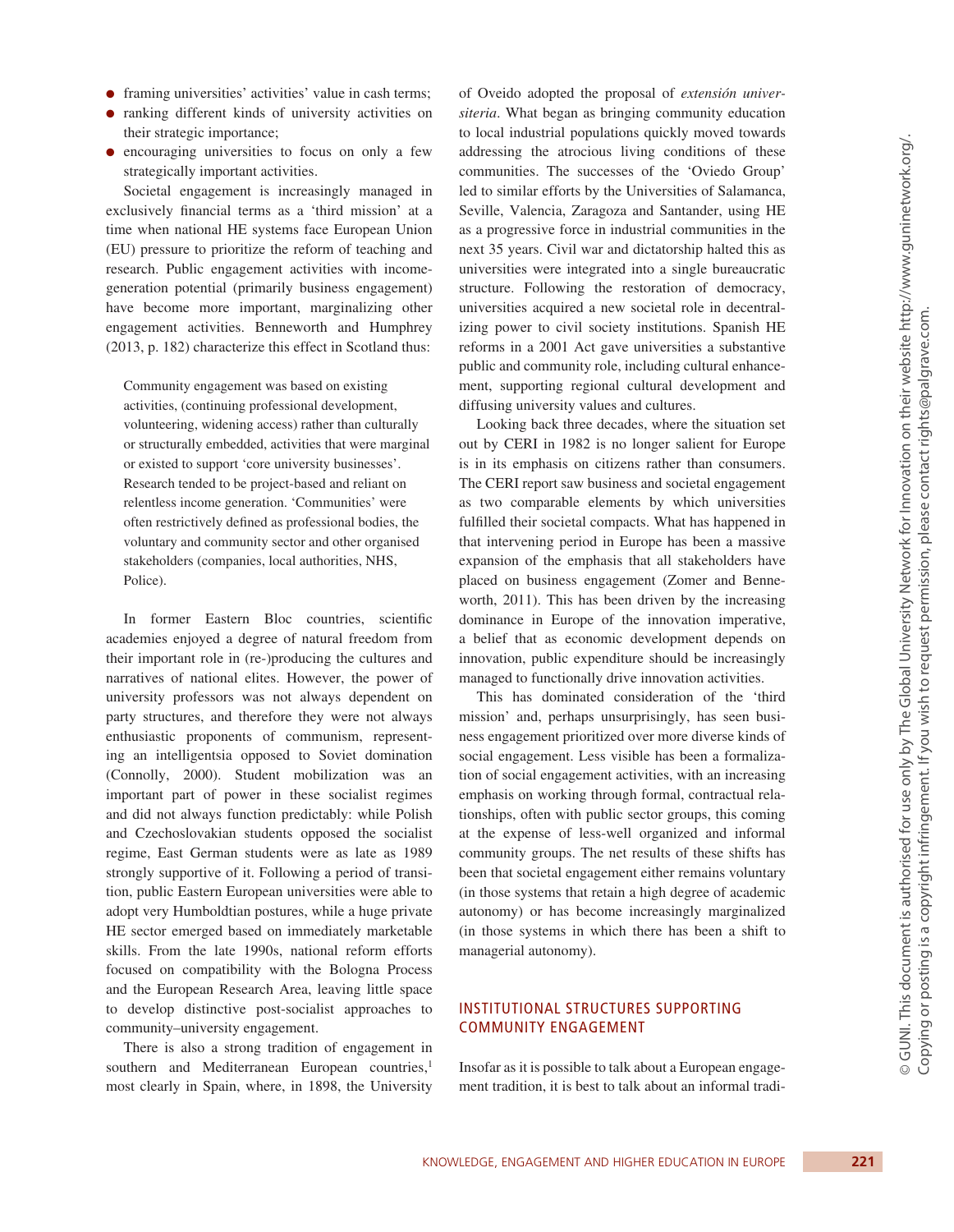tion (Teichler, 1991; Schütze, 2010), that is extremely pluriform and defies simple characterization. Even in less centrally regulated systems, such as the pre-1980s UK, many activities were carried out with a sense of 'detached benevolence' (Benneworth, 2013) rather than being closely tailored to the needs and demands of external groups. In Europe, service-learning is less advanced than it is in the USA, notwithstanding programmes such as the Community-University Partnership Programme (Hart et al., 2007). The Organisation for Economic Cooperation and Development (OECD) CERI report highlighted the problems and tensions that this relative informality brought for the societal role of European universities:

[The] question of a university's society function in the very broadest sense of the term … includes not only the development of access to qualifications, but the production of knowledge and the social significance of that knowledge. It also involves a change in the sharing of responsibility for the development of knowledge and teaching… If the university is to be effectively integrated into the community, it must no longer concern only those who attend the university, namely the teachers and the students. It should be possible to pass on one's skills without being a teacher and to receive training without being a student. (CERI, 1982, p. 13)

CERI identified many ways by which universities met societal needs but where the university and not the community often chose which activities were provided. The key challenge since then has been to integrate external stakeholders into university engagement activities, allowing these communities a right to co-determine how universities make their knowledge available to society. CERI failed to anticipate the change in relationship with the State from individuals being 'citizens' to being 'consumers'. CERI envisaged that business and societal engagement would be comparable elements but failed to foresee the belief that public expenditure should be managed to drive innovation (Kenway et al., 2012).

The emphasis placed by all European HE stakeholders on business engagement has expanded massively (Zomer and Benneworth, 2011) over more diverse social engagement. The formalization of social engagement activities has increased, favouring formal, contractual relationships with public sector groups over those with less-well-organized community groups. The net result has been that societal engagement has remained voluntary (in systems with high academic autonomy) or has become increasingly marginalized (in systems with managerial autonomy).

## Regulatory frameworks encouraging community–university engagement

Community engagement activities across European universities tend to be short-lived, with university leaders having difficulty in supporting them in the face of other more urgent pressures. This makes it important to develop resources for institutional leaders (Robinson et al., 2012), including indicators for engagement, benchmarking of community engagement, development of classifications of universities including engagement, and collective organizations such as the Global University Network for Innovation (GUNi) promoting community engagement (Conway et al., 2009; Benneworth, 2013).

Societal engagement remains implicitly important to universities today. A diversity of universities' societal missions – in contrast to their consensus around teaching and research – means that these are much less prescribed by statute than are teaching and research activities. The regulatory framework – legislation, regulation, policy, governance, finance and funding – influences institutional behaviour. Some European HE systems are naturally structurally more diverse in terms of missions and regional forms, and have different archetypes as social and economic change demands new university tasks (CEDEFOP, 2008; UNESCO, 2011).

Some of these regulatory frameworks are pan-European. Financial support for research (for example, the European Seventh Framework Programme's Science in Society strand) provides direct opportunities for a collaboration between researchers and civil society. Since 2009, this strand's 'Structuring Public Engagement in Research' has funded projects developing Mobilisation and Mutual Learning Action Plans on Societal Challenges in 2011 (European Commission, undated). Funding for three years brings researchers and a wider constellation of societal actors together to create a plan for a constructive dialogue between science and society around societal challenges, with nine consortia receiving funding in the first three rounds. In 2013, six grand challenges were targeted, namely infectious diseases, assessments of sustainable innovation, water, integrated urban development, the internet and society, and ethics assessment.

The majority of regulatory incentives are national or regional through relevant legislation, regulation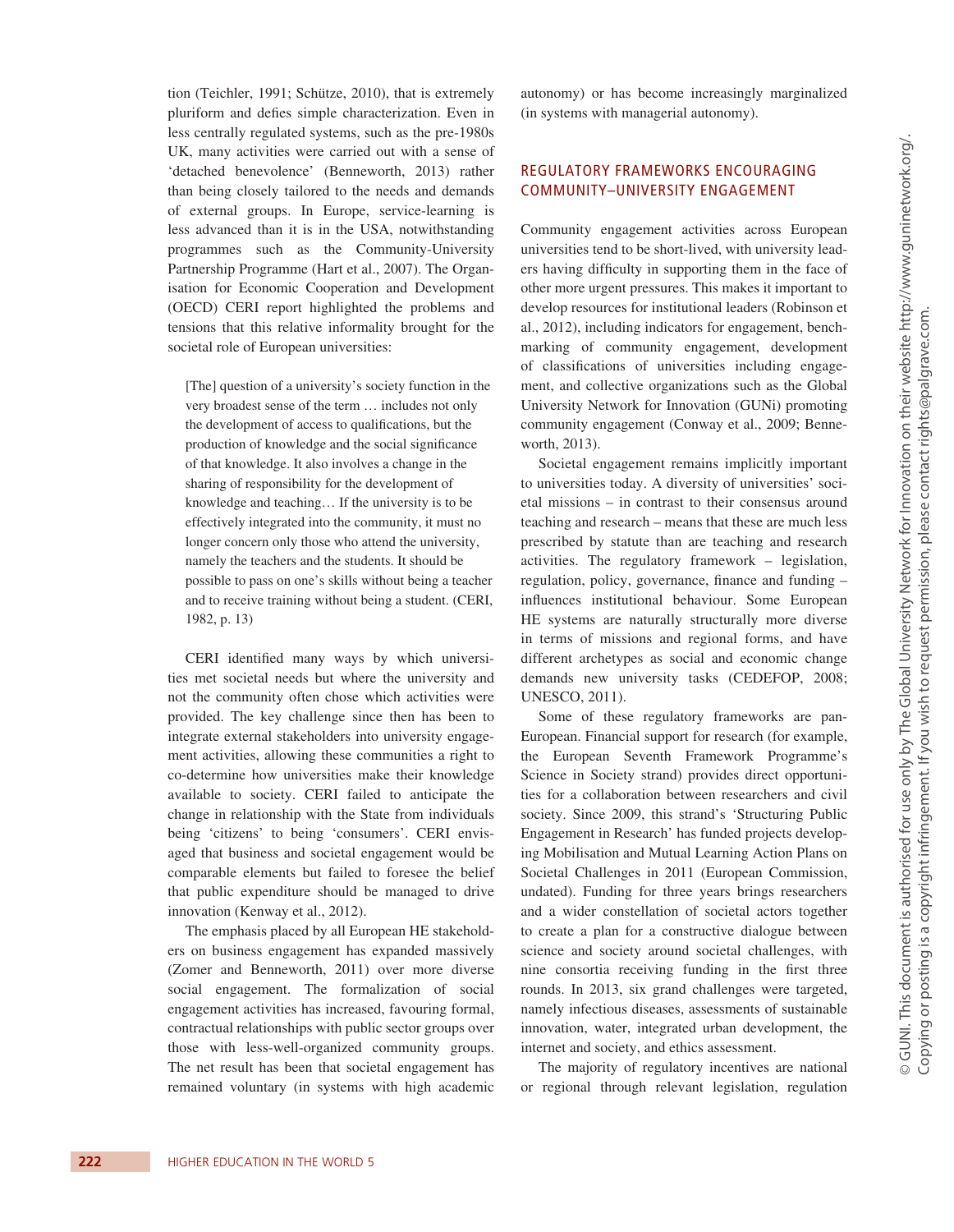and funding provision. These areas are not always equally developed – while the Netherlands, Finland and Sweden give HE institutions (HEIs) clear legal duties, they are weakly implemented financially. In contrast, in the UK, where there is no formal legal duty for engagement of universities, substantial funding has been allocated to universities for their engagement plans and, from 2014, with the Research Excellence Framework (REF), the impact of their research. France provides an example of a system with both strong duties on universities to engage as well as the relevant resources to deliver that engagement.

The Netherlands legally mandates universities' societal roles: the 1992 Higher Education Law gives universities and universities of applied sciences the mission of making their knowledge available for society (Benneworth et al., 2013; for Sweden, see Armbruster-Domeyer, 2011). But there is no funding stream for societal engagement as there has been for technology transfer activities. The net effect has been a huge amount of activity but a lack of extensive coordination, as for example in the European Higher Education and Research Areas.

Other countries also require HEIs to engage with society: Finnish universities have 'performance contracts' with the Ministry of Education and Culture, and universities have a responsibility to regional stakeholders defined as knowledge transfer aligned to regionally defined needs (Lester and Sotarauta, 2007). Within the university 'steering system', regional/ local tasks fall under 'soft steering' and 'steering by information', and no indicators or results are specified in performance contracts. Universities decide their own third mission approach: some universities prioritize regional and local tasks (for example, the University of Lapland and the University of Eastern Finland), while others emphasize national or international targets.

Sweden has no financial incentives, but the Swedish Higher Education Act (1997) legally obliges universities to interact with society. This leaves room to interpret the third mission broadly from educational outreach to technology. National policy and legislation has, however, been implemented in a weak 'top-down' approach (Brundenius et al., 2011). Some institutions choose a strong approach: Mälardalen University College collaborates with several local municipalities in a formalized partnership called the *Samhällskontraktet* (Social Contract), and Karlstad University, Luleå Technical University, the University of Gothenburg and Linnæus University have similar constructions. Such work rarely involves the whole university, while collaborative action plans have little traction in university policies.

The UK by contrast has little relevant legislation as UK universities are autonomous organizations partfunded by the State to drive desired behaviours including societal engagement. One of the principal metrics used by UK funding councils to measure 'engagement' is success in recruiting from socially disadvantaged groups ('widening participation'). This has increased participation rates, although not necessarily from previously excluded communities (Osborne and Houston, 2012). Similar schemes have incentivized universities to engage with their regions or business, such as England's Higher Education Innovation Fund, a metric-based reward system stimulating a broad range of knowledge exchange activities including regional consortia. Funding has remained modest compared with teaching and research, and institutional responses were vertically differentiated: elite institutions remained aloof while more locally oriented universities engaged with non-traditional students and businesses. The 2014 REF introduced an impact element into research evaluations, partly scoring on the impacts of the research on culture, creativity and society, but the effect of the REF on public and community (as opposed to business and policy) engagement remains to be seen. One highprofile UK example is the Beacons for Public Engagement initiative, six university-based centres across the UK funded by UK Funding and Research Councils and the Wellcome Trust (see the National Co-ordinating Centre for Public Engagement homepage at http:// www.publicengagement.ac.uk).

France is a clear example of both strong legislation and significant financial rewards. A range of decrees and laws mandate French universities, with associated funding at national and regional level, to engage with various communities, including working adults, the unemployed, socially excluded young people and those with disabilities. The principal emphasis has been on improving access, including university continuing education regulations permitting adult progression to higher level lifelong learning, formalized in the 2007 Law of University Responsibilities and Freedoms (the 'LRU Law'). Most well-known internationally is the Recognition of Prior Learning system, initiated by a 1985 decree and extended in 2002, which enables individuals to claim credit up to doctoral level based on their professional (paid/unpaid) experience, including in non-profit-making associations and trade unions. This has obliged many French universities to rethink their social role, with a considerable impact on academic practice.

While regulatory frameworks are vital, it is inevitable that, in the plurality of legislative models found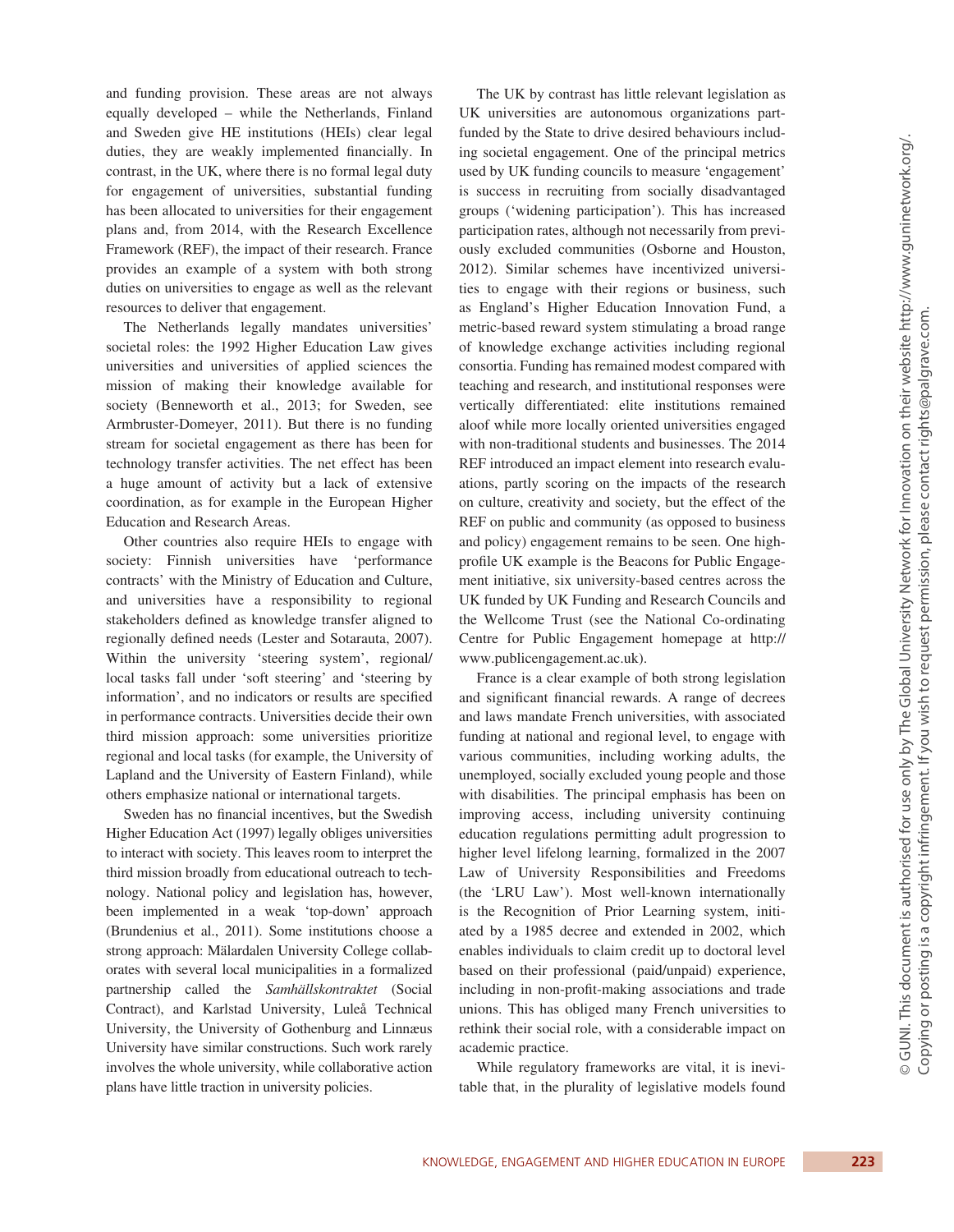across the countries of Europe, engagement is a choice rather than a compulsion, and that choice is often linked to the synergy that engagement has with traditional missions of teaching and research. In the next section, we will provide a typology demonstrating how that integration can come about, with some exemplars.

## Archetypal projects and activities for university engagement

Universities respond to this highly differentiated regulatory engagement framework in a variegated manner. With few formally managed duties and responsibilities, there are few incentives for universities to institutionalize engagement. Although structures such as technology transfer offices have become pervasive (Wink, 2004), that has been much rarer for community engagement structures (Robinson et al., 2012; Powell and Dayson, 2013). Similarly units promoting widening participation (UK) or validating prior experience (France) remain peripheral to core HEI infrastructures. The typical European picture is of much activity, but greatly fragmented without overall institutional coordination.

Arguably, massification means that universities are having a greater impact on societal activity than ever before. The sector is incredibly innovative – with new kinds of engagement (Science Slam) and engagement theories (Living Laboratories and Social Innovation) emerging from universities. However, European policy-makers have had difficulty finding ways to place this university engagement with society at the heart of HE missions. Notwithstanding their lack of political traction, many good practice examples can be found across European universities, although the general peripherality of societal engagement for universities makes creating effective community engagement extremely time-consuming and place-specific.

#### AN OVERVIEW OF COMMUNITY–UNIVERSITY ENGAGEMENT

One way to classify university engagement is 'modes of delivery', distinguishing teaching, research, knowledge exchange and service-learning. These various kinds of potential community–university engagement are shown in Table IV.5.3 (Benneworth et al., 2009; Benneworth, 2013). Most concrete engagement initiatives have multiple aims, some covering all of these categories and involving different kinds of university activity together. Science shops include both servicelearning and teaching, and may also bring elements of knowledge exchange and in some cases even research. The precise mix of activities is in some cases driven by the universities' own supply wishes, while at the other end of this continuum are activities that are collaborative and responsive to community demands.

| Mode                  | Main areas of engagement activity                |  |
|-----------------------|--------------------------------------------------|--|
| Research              | Collaborative research projects                  |  |
|                       | Research projects involving co-creation          |  |
|                       | Research commissioned by hard-to-reach groups    |  |
|                       | Research on these groups then fed back           |  |
|                       | Consultancy for hard-to-reach group as a client  |  |
|                       | Public funded knowledge exchange projects        |  |
| Knowledge<br>exchange | Capacity building between hard-to-reach groups   |  |
|                       | Knowledge exchange through student 'consultancy' |  |
|                       | Promoting public understanding and media         |  |
|                       | Making university assets and services open       |  |
| Service               | Encouraging hard-to-reach groups to use assets   |  |
|                       | Making an intellectual contribution as 'expert'  |  |
|                       | Contributing to the civic life of the region     |  |
|                       | Teaching appropriate engagement practices        |  |
|                       | Practical education for citizenship              |  |
| Teaching              | Public lectures and seminar series               |  |
|                       | CPD for hard-to-reach groups                     |  |
|                       | Adult and lifelong learning                      |  |

Service-learning – taking students into communities – is less prevalent in Europe than North America, although there is a European Service-Learning Association. A recent European Commission-funded project, VALUE (Volunteering and Lifelong Learning in Universities in Europe; http://www.valuenetwork. org.uk), provides a good overview of activity across 12 countries. The case of Leuphana University (Germany) exemplifies how volunteering and service are integrally embedded into the curriculum; Reinmuth et al. (2007) provide further illustrations from Germany. Other universities such as the National University of Ireland (Galway) are also explicit about volunteering and service – its Community Knowledge Initiative allows students to obtain credit for service learning.

Science shops, first established in Europe in the 1970s in the Netherlands, are a means for a university (or non-governmental organization) to provide participatory research support to civil society groups normally excluded from specialist knowledge. Having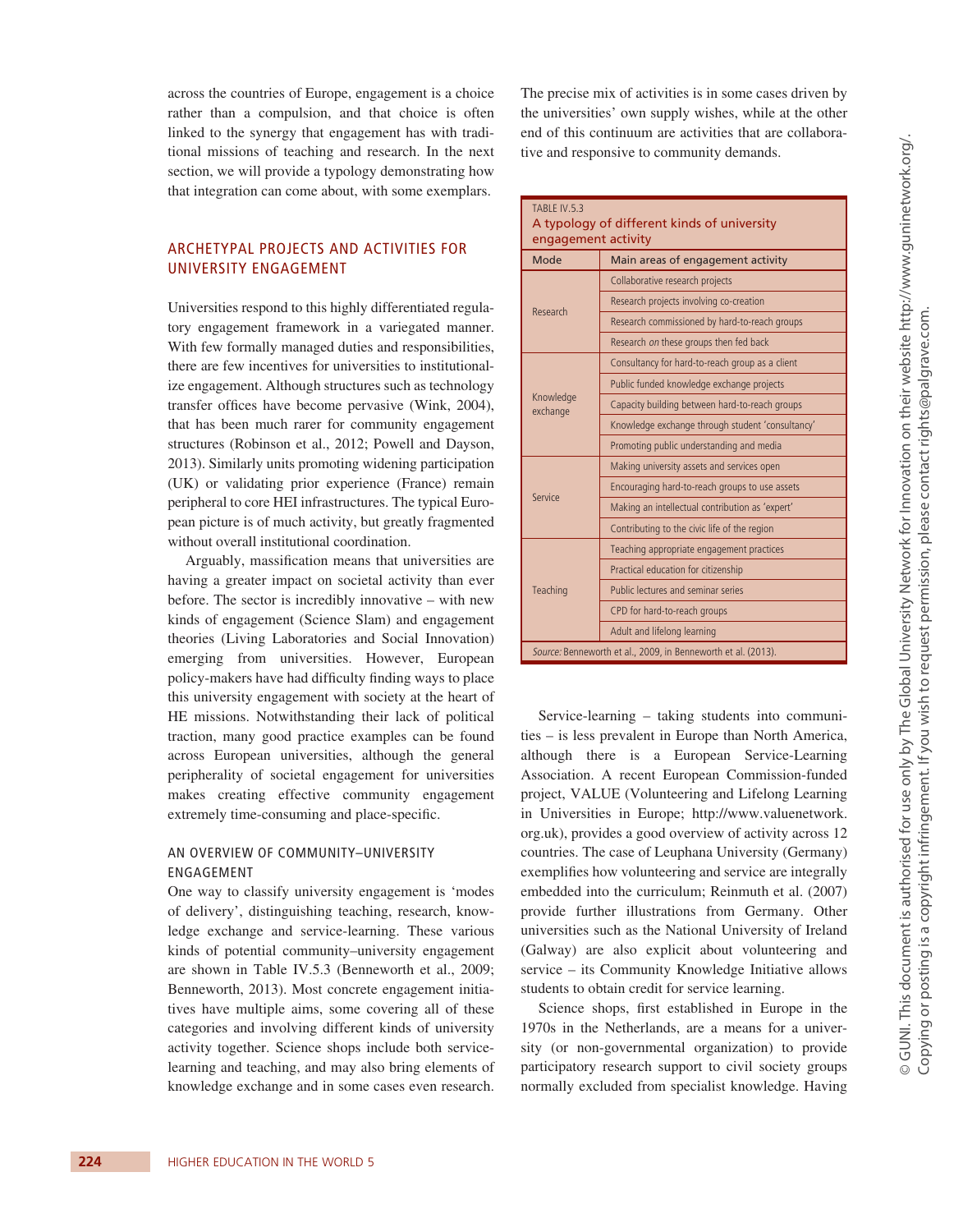spread internationally, they are linked through the Living Knowledge Network in Bonn, Germany. Their importance is illustrated by the considerable funding provided by the European Seventh Framework Programme for the Public Engagement with Research and Research Engagement with Society (PERARES) project. This project, coordinated by the University of Groningen Science Shop, 'aims to strengthen public engagement in research through involving researchers and Civil Society Organizations (CSOs) in the formulation of research agendas and the research process' (PERARES, 2013) and looks at 26 best-practice European science shops.

Validation of informal and non-formal learning (VNIL) provides arguably the best example of ascribing value to knowledge developed in community settings that may challenge university monopolies as the sites of knowledge production. This field has exercised the European Commission in the past decade with an emphasis on employability, with the Malta Qualifications Council (see http://www.ncfhe.org.mt/), among many such European bodies, speaking of VNIL's benefits for third-sector and voluntary organizations.

## OUR CLASSIFICATION FRAMEWORK FOR COMMUNITY–UNIVERSITY ENGAGEMENT

The following sections document a range of examples of good practice in engagement that are innovative, sustainable and provide lessons for others seeking to engage. Some are drawn from recent work within the Pascal Universities Region Engagement project (Duke et al., 2013), which mapped HEI engagement systems at city and regional level in 11 European localities covering Finland, Hungary, Italy, Norway, Sweden and the UK, using a framework developed by Charles et al. (2010; following Charles and Benneworth, 2002).2

Societal engagement can be categorized as being directed towards economic, societal, cultural or environmental development (cf. OECD, 2007), very broad distinctions illustrating principal purposes, but in practice, engagement activities may cover multiple categories. Brennan et al. (2006) provide a framework to analyse how such work can be analysed in relation to communities that have been *disadvantaged*<sup>3</sup> in relation to their HE access. They refer to local and regional partnership working, cultural presence, civic roles and the provision of employment opportunities by universities. Kaunas University of Technology in Lithuania provides an all-embracing example in supporting its city to develop itself into a Learning City, covering *de facto* all potential aspects of engagement. Here the university and municipality have sought to develop

partnerships and citizens' networks to stimulate formal and non-formal learning on a city-wide basis (Eckert et al., 2012).

Another interesting example demonstrating engagement across the economic, social, cultural and environmental is the South Transdanubia region (Hungary). Community activists, including the Mayor of Karasz, work with HE in various activities seeking both to restore traditions and to generate income. Some activists have visiting faculty appointments at the University of Pécs, enabling student work experience and research project placement in the villages. They draw on university expertise, mainly from Pécs but also from the University of Kaposvár (forestry management) and two other universities with relevant specialisms, particularly in mycology. The village fruit-juicing facilities – a cooperative-style multi-supplier activity that spreads the benefit widely – even include apples from the University of Kaposvár in their mix; part of the value-added finished product is marketed in places such as Budapest.

#### Economic partnership

Universities' contributions to economic development is usually understood in terms of high-technology businesses and job creation, but these impacts often bypass excluded communities. European universities face the resultant tensions between their high-technology footprints and the ordinary economic needs of their neighbouring communities, and some have developed modes of economic engagement relevant to these ordinary communities. A key problem facing excluded communities is that of capital flight and disinvestment, so universities can make key contributions by creating new facilities in poorer areas, demand for transport and retail services of more general local benefit.

Liverpool Hope University (UK) created a new campus in England's poorest ward, Everton, with a cultural centre including arts incubator units; this campus anchors other public sector investment, including the Liverpool Philharmonic Orchestra. Another economic development problem for excluded communities is access to credit, with doorstep lending and payday loans financially burdening already indigent communities; Salford University has worked with local groups to create Moneyline, a set of community finance initiatives bringing access to credit back to ten inner city communities in England's north west (Powell and Dayson, 2013).

Universities as a whole or departmental/ faculty units may contribute directly to community partnerships or be major stakeholders in community development projects,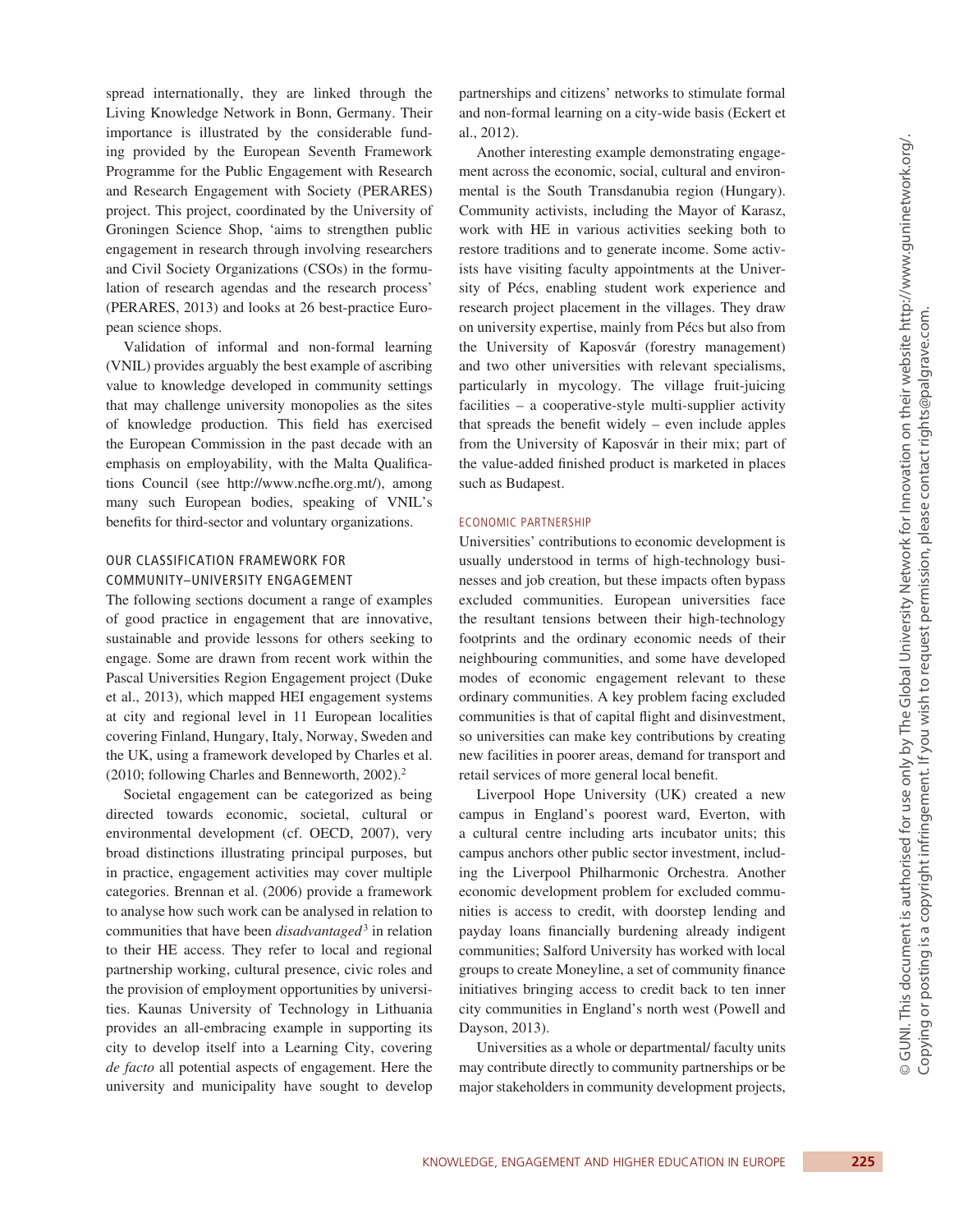contributing to regeneration, business development and environmental sustainability. In Helsinki (Finland), the Active Life Village is sponsored by the City of Espoo and the Laurea University of Applied Sciences with involvement from Aalto University of Technology, and service and technology companies. It supports new businesses drawing on technological innovation to provide new opportunities in the welfare sector.

Another area where universities and communities are working closely together is around creating and capitalizing on cultural assets, often supporting this with creating niche small and medium-sized enterprises in tourism and the environment, and meeting their training/development needs. Examples are:

- $\bullet$  the University of Lecce, Puglia (Italy) the regeneration of an abandoned factory in an urban area to make a major cultural centre;
- ●● Buskerud University College in Buskerud County (Norway) mountain – eco-tourism;
- Mid Sweden University in Jämtland tourism related to nature culture and indigenous peoples, local food, sport and adventure.

#### Social inclusion

Social exclusion involves individuals being systematically disadvantaged in ways that hinder their access to jobs, housing, transport, education and other services vital for participation in contemporary society (Benneworth et al., 2013). These barriers are often overlapping and self-reinforcing; university contributions to social inclusion are not just about opening education provision, but about making this sufficiently easy that people can benefit in practice. In Europe, this involves delivering education close to communities, and facilitating progression from basic to advanced educational levels. Different institutions have emphasized various dimensions, lifelong learning, learning in minority languages and flexible learning, alongside activities targeting other exclusion elements undermining participation in education, including health issues.

In Glasgow (UK), several universities have community outreach programmes encompassing the arts, culture, lifelong learning and work with poor communities. The Universities of Glasgow and Strathclyde have both made considerable provision in the liberal adult education tradition: the Senior Studies Institute at Strathclyde focuses on work with those in the 'third age', not only engaging older people through leisure courses, but also offering enhancing employment opportunities in later life (the Learning in Later Life programme). There is considerable activity across European universities in engaging with ageing populations: a number of initiatives target in varying measure both improved labour market prospects and improved well-being. The Tertiary Higher Education for People in Mid-life Project provides cognate case studies from the Czech Republic, Germany, Hungary, Italy, the Netherlands, Spain and the UK (Krüger et al., 2014).

There is also work around health and well-being in ageing societies, with much university work inspired from a research perspective, but also integrating public engagement, as in the example of Newcastle University's Initiative on Changing Age in the UK (see http:// www.ncl.ac.uk/changingage/). This programme seeks, through an engagement and education centre, to engage with voluntary sector agencies, facilitating consultation with communities around ageing and demography issues, and thereby engaging non-experts in shaping future research and policy-making.

Other targeted groups include ethnic minority groups, currently with a particular focus on the Roma people, lower socioeconomic class categories, women, those in remote regions and people with disabilities. A number of policy documents from the European Commission (EC), starting in 1991 with the *Memorandum on Higher Education in the European Community*, have emphasized the need for greater inclusiveness. This memorandum urged HEIs to widen access to higher qualifications, create opportunities for the updating and renewal of qualifications, increase preparatory courses and also do more to recognize prior learning and experience (EC, 1991). The main imperative is the need to support an increasingly knowledge-driven society, an argument that continues to resonate today.

The extent to which these various schemes for improvement are responsive to community demand and recognize communities' contribution to knowledge production is, however, debatable (Osborne, 2003). France's system of *validation d'acquis de l'expérience* (VAE) challenges what counts as valid knowledge, although ultimately HEIs still validate credits within the system. The national system provides many interesting cases, and particular institutions such as the Université des Sciences et Technologies de Lille (Lille1) are leaders in the field. Social and economic imperatives need not be contradictory: the VAE scheme encompasses both human and social capital facets, stimulating social inclusion by helping individuals improve their employability. While some commentators suggest that the scheme contains a paradox of objectives (Pouget and Figari, 2009), it is not unusual for programmes of access to focus on the improvement of individual economic prospects.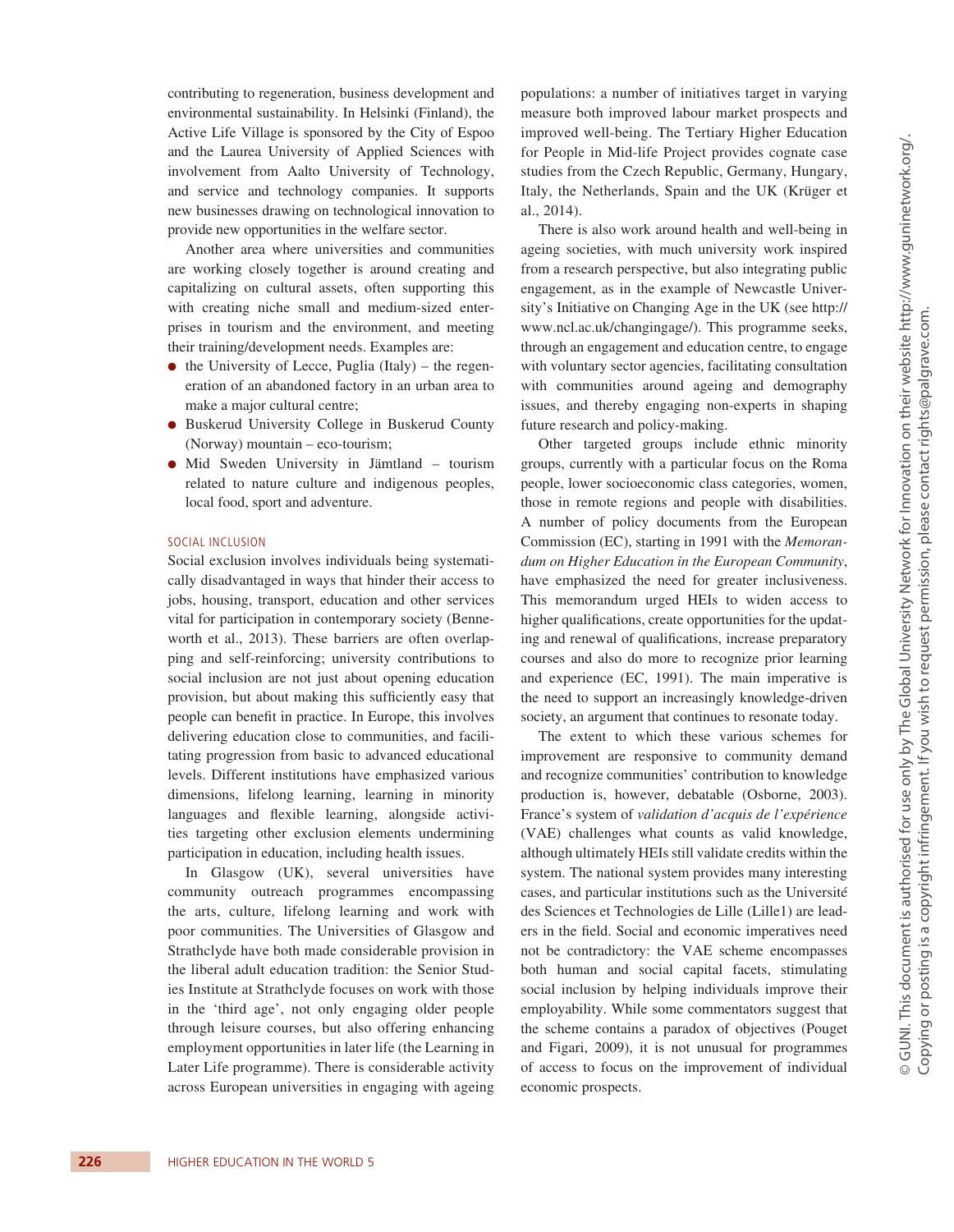A linked notion is the recognition and exchange of indigenous knowledge that is unique to a particular culture or society (Warren, 1991) and which has been described as the social capital of the poor. Although much of the focus of debate on indigenous knowledge is not generally on Europe, we can find interesting engagements in countries such as Finland, for example at the Arctic Indigenous Peoples and Sami Research Office of the University of Lapland.

A final dimension is university involvement in community research. Spain is particularly strong in this with the Instituto Paulo Freire, a national community–university research network. This Institute supports activities in a number of Spanish universities, based on the critical pedagogy theories of Paulo Freire, and community–university participatory research is active in stimulating social engagement (Hall, 2011). In Barcelona, the Centre of Research in Theories and Practice that Overcome Inequalities is concerned with analysing social inequalities and with the consequent training needs.

Interesting cases are also found in Italy. Laura Saija (2013), for example, explains how substantial efforts by the University of Catania have contributed to driving out Mafia influence from a 1960s Sicilian new town, Librino, contributing in many ways to building a new democratic and participatory culture to replace the dominant patronage-based relationships.

#### CULTURE AND CREATIVITY

Universities are pipelines into other cultures in other times and places, providing lenses through which their host societies can understand these other situations and develop their own place in the world. This has not always been edifying, with universities and their scholars playing a role in some of the worst excesses of imperialism and colonialism. But universities have also been important in developing local cultures: sometimes new universities have been created explicitly to gain recognition for minority cultural groups. This activity has recently magnified in scope, partly with the explosion of 'popular culture', with universities both providing a lens to understand these cultural developments and equipping particular groups with the knowledge and tools to utilize that culture to benefit itself.

A key focus for many universities has been activities oriented towards creativity and the creative industries. These range from short courses oriented to particular interest groups, supporting the creative industries, making available cultural assets such as museums and galleries and research, development and infrastructure support linked to events on an international scale. These activities may be facilitators of social inclusion for excluded groups, catalysts for innovation and significant elements of local, regional and even national economic development.

In Pécs, Hungary, the university has built upon the city's European Capital of Culture (ECoC) status in 2010 by offering provision linked to the wider region's multicultural heritage, including local Roma individuals being able to study in their mother tongue at the Department of Romology. The university has also created a cultural industries incubator at the Zsolnay ceramics factory, a prime objective of the ECoC: the Faculty of Arts and some departments of the Faculty of Humanities of the university are being installed in the incubator both to attract creative artists and to foster cultural tourism.

There are many other examples of universities contributing to cultural events. In the UK, the University of East London is adjacent to the 2012 Olympic Games site. The university is building on the Games' success by promoting public access to its facilities and its sports science courses, and is validating courses in sports and events management, exploiting its closeness to other large-scale cultural venues (the ExCel Exhibition Centre and the O2 Arena) and developing foundation degrees (short-cycle) in visitor management related to retail, exhibitions, tourism and hospitality. Similarly in Glasgow, the University of the West of Scotland is contributing to assessing the impact of the forthcoming 2014 Commonwealth Games on community development where students' service-learning offers a potential contributory mechanism.

#### Sustainable development

In contemporary Europe, the environmental costs of development are pushed onto the poorest communities that are least able to resist them (Davoudi and Brooks, 2012). Environmental justice is increasingly important for sustainable development – poor communities frequently disproportionately bear the pollution costs of urban transport systems, while at the same time, because of their limited access to transport services, they gain the lowest benefit from them. The greatest contribution that universities are making to sustainable development is therefore in terms of social and environmental justice, and fairness in the allocation of the costs and benefits of economic development. Universities are not often politically powerful actors able to change or challenge society's working; their most effective work comes in supporting grassroots mobilizations that challenge these environmental injustices.

A number of European universities have commit-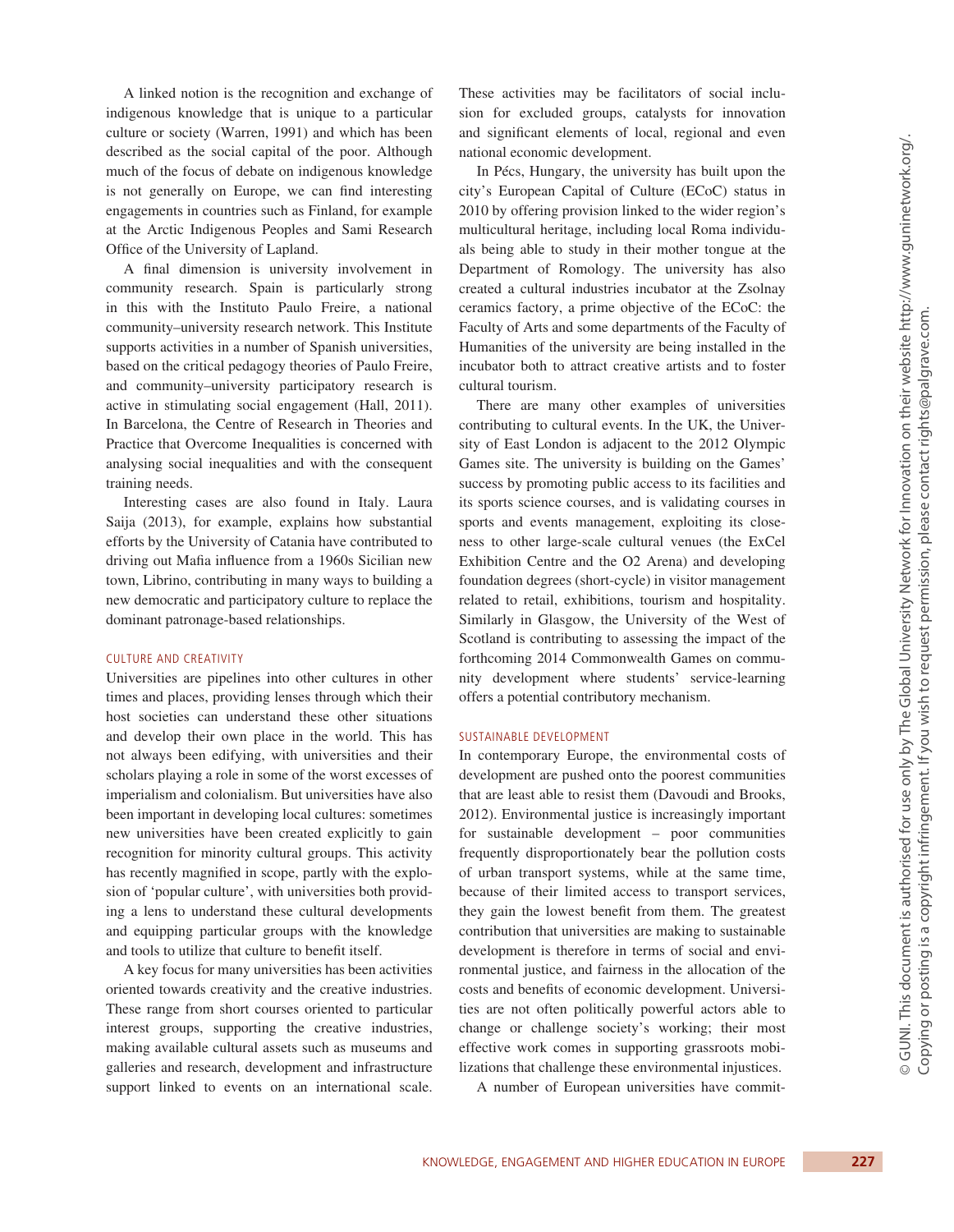ted themselves strategically to promoting sustainable development, being active in and signatories to the Third Talloires Declaration, a set of commitments by university administrators to embed sustainable development in all their universities' activities. The Declaration evolved into the organization University Leaders for a Sustainable Future, although its spread has been less wide through Europe than other parts of the world. In the UK, a number of universities have committed themselves to a more practical sustainable development tool, the Universities that Count accreditation system, based on an index of environmental and social responsibility (ESR). This was promoted by Higher Education Funding Council for England, and a wide range of UK HEIs now follow the ESR monitoring activity to give their contribution to sustainable development a strategic focus.

The findings of Davoudi and Brooks formed part of the work of the Newcastle Fairness Commission, which was important in bringing into focus some of the injustices that exist but are often invisible or taken for granted in the distribution of environmental burdens and benefits in urban development. An important role played by universities in environmental justice is placing the demands of minority and excluded communities on wider agendas and forcing others to take notice. An obvious challenge for universities comes when this conflicts with their own corporate interests, for example around gentrification. Universities need to develop an effective ethical framework to ensure that their position as relatively strong, well-resourced actors with spatial interests does not come into conflict with their wider societal duties.

At the most basic level, much university work has focused on the universities' own management practices and on moving towards sustainable behaviour. The earlier work of GUNi notes that 'greening the campus' has been the main response in this area (Tilbury, 2012, p. 19). It is evident from earlier examples that much more than this is possible. Internal change is essential, and many practices are illustrative of what can be achieved, one example of note being the University of Plymouth (UK) with what it describes as a holistic model of change, the 4C model of Campus, Curriculum, Community and Culture.

The development of green skills has been noted in studies by CEDEFOP (2010) and the International Labour Organization (Srietska-Ilina et al., 2011) with many EU examples among the 21 country studies covering Denmark, Estonia, France, Germany, Spain and the UK. The regional government of the Ile-de-France illustrates concretely possible approaches that can provide dialogue and action between researchers and communities in sustainable food production. The Partnerships of Institutions and Citizens for Research and Innovation was stimulated by the work of the Community-University Research Alliance to create collaborative projects between researchers and CSOs, and has sought to build an eco-region in this part of France. One subsidiary project involved developing new farming practices in managing and selecting wheat varieties for organic bread production (Gallet al., 2009).

## Strategies and actions to advance engagement in Europe

The preceding section has told a story of engagement by European universities being an 'exceptional' activity, where a university group places additional effort into engaging with a public group to bring wider benefits from university knowledge. The challenge is bringing these activities away from universities' experimental peripheries and incorporating them into the heart of the 21st-century university, bringing various engagement projects out of their protective spaces nurtured by enthusiasts, exposing them to the reality of existence within universities. Any serious university engagement activity raises challenges and problems: contributing seriously to European society requires a commitment to address these tensions and face down interests challenged by engagement activity. In this section, we highlight some key tensions and pressures that universities experience when consolidating experimental engagement activities into holistic strategic management practices.

Universities can contribute to balancing knowledge asymmetries by mobilizing 'outsider' knowledges in peripheral communities. But this highlights the tension that the financialization of HE brings: when universities are steered through financial mechanisms, groups without financial resources have difficulty influencing strategic university decisions. The move from universal free HE to student fees and loans threatens to limit the participatory opportunities in HE to society's wealthy. With Europe undergoing financial austerity, budget cuts to universities might encourage a restriction of access to their knowledge to those able to pay. Emphasizing commercial outcomes for third mission activities can discourage community groups from working with universities – even universities' decisions on floorspace charging can drive out community groups and create additional wedges between universities and community groups.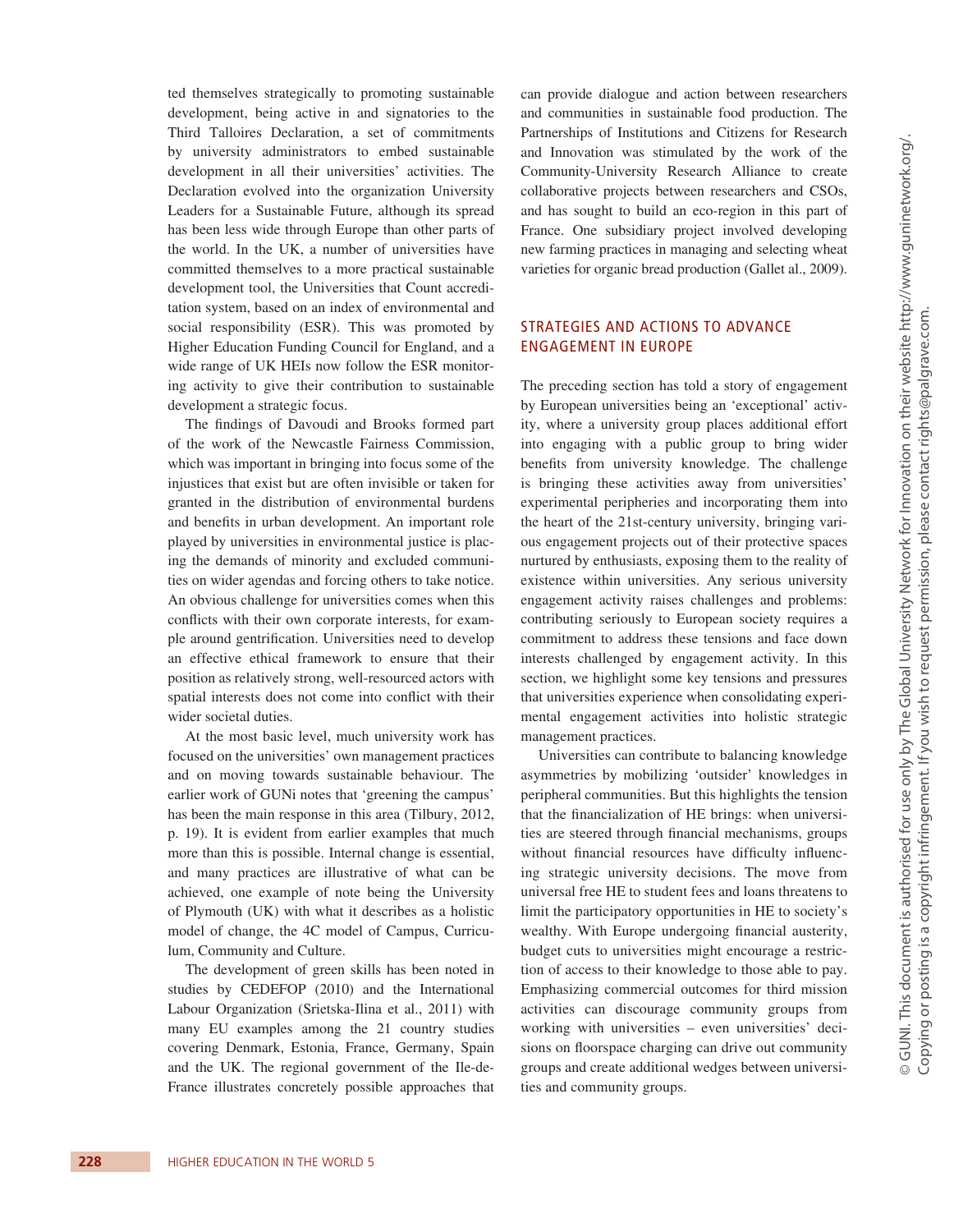Universities can be important in the thinking to renew society, with public intellectuals providing a useful reservoir of cultural capital contributing to civic reinvention and even resistance. But university academics also face pressure to focus on a handful of core activities that may restrict that wider public function. The relentless rise of the world-class university norm – placeless research excellence rather than community-based research relevance – represents a real threat to extending engagement. University research now focuses almost exclusively on winning research funding and on excellent publications than on making social contributions: contributing to the public intellectual realm is a second-class activity, one not valued by the universities. This risks universities abandoning their capacity to contribute to wider processes of collective reimagination and rethinking.

European universities are strong as meeting places of transcultural elite dialogue and understanding. Universities have long equipped societies with the intellectual tools to relate to other societies, and universities have been very effective in responding to challenges from fundamentalist ideologies or the rise of the so-called 'BRICs'. Universities remain marketplaces of ideas, and the European Research Area and Bologna Process have been very effective in promoting intercultural exchanges between academics and students. But the challenge in Europe is extending this from the metropolitan elite to a more demotic level. The metropolitan elite share common norms and behaviours with universities – universities are familiar to them. Bringing other kinds of community – with their own behaviours and values – into the university brings particular tensions and may conflict with university desires for universalism. But engaging in these conversations, for example around extreme right-wing nationalism, is vital for European societies, and universities have the opportunity to address the problems these communities may bring.

Universities have strong linkages with civil society, but current pressures risk universities facing a choice of ignoring civil society or treating it as a junior partner in the relationship. Engaging with a plurality of civil society interests generates conflicts and tensions with scientists' autonomy to choose their own research questions, particularly around controversial new technologies or where there are strong differences between public and private benefits. We have already seen civil society groups opposing university research into genetically modified crops because of dissatisfaction that they concentrate power unhelpfully in the hands of a few agrochemical firms. Facing such opposition, universities may restrict their engagement to those community groups who share university norms and interests. This risks confusing a general duty to support socioeconomic development with a more selfinterested reading that community engagement should directly benefit the university. Although universities should engage with communities with which they share values, restricting engagement to those where there is a clear mutual benefit risks undermining universities' universality in their social mission.

## Conclusions and final comments

Universities have a great deal to offer European society in terms of their engagement contributions. European universities face an urgent challenge to improve their engagement – there is great demand across society for their knowledge, and a failure to respond will undermine popular support for universities. But this is happening against a background of a range of pressures, including modernization, internationalization and budget cuts, that drive in the opposite direction. Universities are faced with having to make strategic choices and being overloaded with missions – less important missions risk becoming peripheral within universities.

Community engagement is still at an early, peripheral phase in many European universities, and the central challenge is in placing it at the heart of university life. Anyone reading the CERI report in 1982 would be surprised to see the extent to which only one element of 'community' – business communities – has been embraced and normalized by universities. Europe must likewise normalize community–university engagement, a common-sense and taken-for-granted mission rather than a special, peripheral and experimental situation. But there remains the very real problem in mainstreaming these interesting and alluring experiments, incorporating them into the mainstream of universities as institutions, organizations, companies and networks, and consolidating them to change the very nature of European HE. Indeed, if Europe's universities fail to heed this agenda and follow the seductions of ignoring the wider public, this risks undercutting the social compact by which Europe's publics provide privileged positions for its universities.

Sophisticated demands and pressures from civil society are difficult for universities as responsible actors to reject and ignore in the long term, but in Europe's increasingly individualized and consumerist society, these signals and wishes risk being lost against the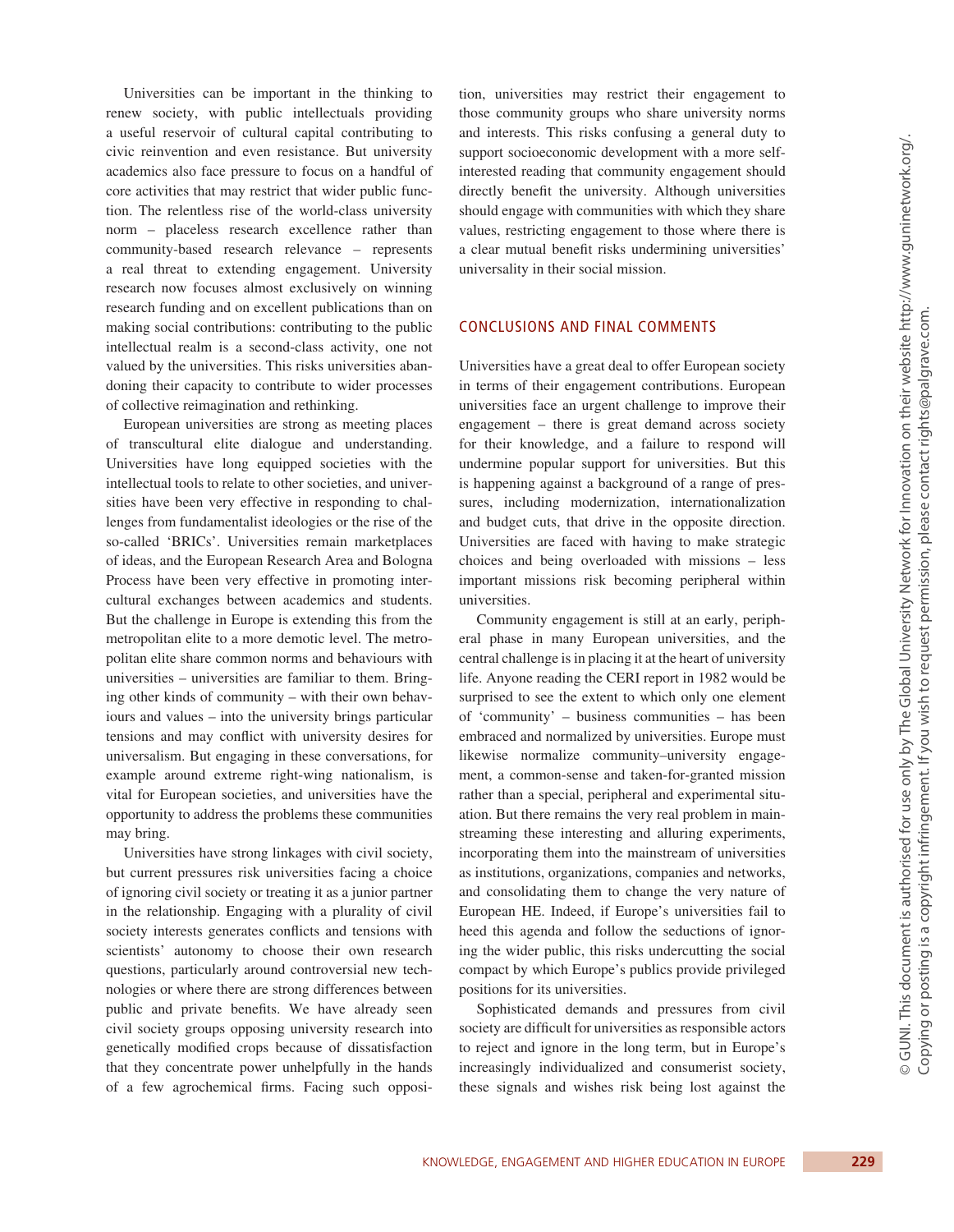noise of markets, league tables, rankings and competition. Vital to this is creating a space within Europe's 'overloaded universities' for community engagement to become important to universities. Contrary to what is sometimes claimed, it is not enough for university leaders simply to declare that 'engagement matters' (Benneworth et al., 2013). Making engagement central to a university necessitates changes in its full portfolio of activities. When students must complete a community engagement project to graduate, all staff must accept that engagement matters, rather than some staff being enthusiastic where it is voluntary. Universities must build up their capacity to:

- deliver community engagement;
- accept community engagement;
- embed community engagement within core teaching and research activities;
- ●● make and win the ethical case for engagement within universities.

This transformation process is a journey from superficial engagement to engagement lying at the heart of universities' essence. This is a long and hard journey, and universities urgently require encouragement and support from their stakeholders along the way. Universities' existing huge contribution to societal plurality and vitality through community engagement needs be credited and celebrated. Only if European governments (and the EC) prioritize community engagement will it ever become significant for universities. As European government becomes more specialized, technocratic and deracinated, Europe's universities need to get back to their roots, roots that lie in engaging with Europe's diverse publics. Governments need to drive universities to better engage, and universities should be vocal in demanding this from them. Only when this is achieved will government and universities work better together to meet societal needs and harness the power of universities' diverse knowledge bases to drive a sustainable and inclusive Europe.

## **NOTES**

- 1 This paragraph draws very heavily on the written contribution of Paul Younger to Conway et al. (2009).
- 2 These eight domains are regional, human capital, social capital, business, sustainable, community and cultural development and institutional development.
- 3 As pointed out by Brennan et al. (2006, p. 5), '"Disadvantage" is a loaded term, assuming deficit in those to whom it is ascribed and advantage to participation in higher education, both of which can be critiqued.'

## **REFERENCES**

- Armbruster-Domeyer, H., in cooperation with Hermansson, K. and Modéer, C. (2011) *International Review, Analysis and Proposals on Indicators for Measuring Public Engagement*. VA Report 2011:2. Stockholm: Vetenskap & Allmänhet (Public & Science).
- Benneworth, P. (2013) 'The evaluation of universities and their contributions to social exclusion'. In: Benneworth, P. (ed.) *University Engagement with Socially Excluded Communities*. Dordrecht: Springer, pp. 309–27.
- Benneworth, P. and Humphrey, L. (2013) 'Universities' perspectives on community engagement'. In: Benneworth, P. (ed.) *University Engagement with Socially Excluded Communities*. Dordrecht: Springer, pp. 165–88.
- Benneworth, P.S., Charles, D.R., Conway, C., Hodgson, C. and Humphrey, L. (2009) 'How the societal impact of universities can be improved both conceptually and practically'. In: *Sharing Research Agendas on Knowledge Systems: Final Research Proceedings*. Paris, France: UNESCO.
- Benneworth, P., Charles, D.R., Hodgson, C. and Humphrey, L. (2013) 'The relationship of community engagement with universities' core missions'. In: Benneworth, P. (ed.) *University Engagement with Socially Excluded Communities*. Dordrecht: Springer, pp. 85–102.
- Biggar, N. (2010) 'What are universities for?' *Standpoint*, 24, 76–9.
- Brennan, J., Little, B. and Locke, W. (2006) *Higher Education's Effects on Disadvantaged Groups and Communities*. London: CHERI.
- Brundenius, C., Göransson, B. and Ågren, J. (2011) 'The role of academic institutions in the national system of innovation and the debate in Sweden'. In: Brundenius, C. and Göransson, B., *Universities in Transition: The Changing Role and Challenges for Academic Institutions*. Ottawa: International Development Research Centre/Springer.
- CEDEFOP (2008) *Future Skill Needs in Europe: Mediumterm Forecast. Synthesis Report*. Retrieved September 2012 from http://www.cedefop.europa.eu/EN/ Files/4078\_en.pdf.
- CEDEFOP (2010) *Skills for Green Jobs European Synthesis Report*. Luxembourg: EC.
- Centre for Educational Research and Innovation (1982) *The University and the Community: The Problems of Changing Relationships*. Paris: OECD-CERI.
- Charles, D. and Benneworth, P. (2002) *Evaluating the Regional Contribution of an HEI: A Benchmarking Approach*. Bristol: Higher Education Funding Council for England.
- Charles, D.R., Benneworth, P., Conway, C. and Humphrey, L. (2010) 'How to benchmark university–community interactions'. In: Inman, P. and Schütze, H.G. (eds) *The Community Engagement and Service Mission of Universities*. Leicester: NIACE.
- Clark, B. (1998) *Creating Entrepreneurial Universities: Organizational Pathways of Transformation*. Oxford: Pergamon/IAU Press.
- Connolly, J. (2000) *Captive University: The Sovietization of East German, Czech, and Polish Higher Education*. Chapel Hill, NC: UNC Press.
- Conway, C., Benneworth, P., Humphrey, L. and Charles,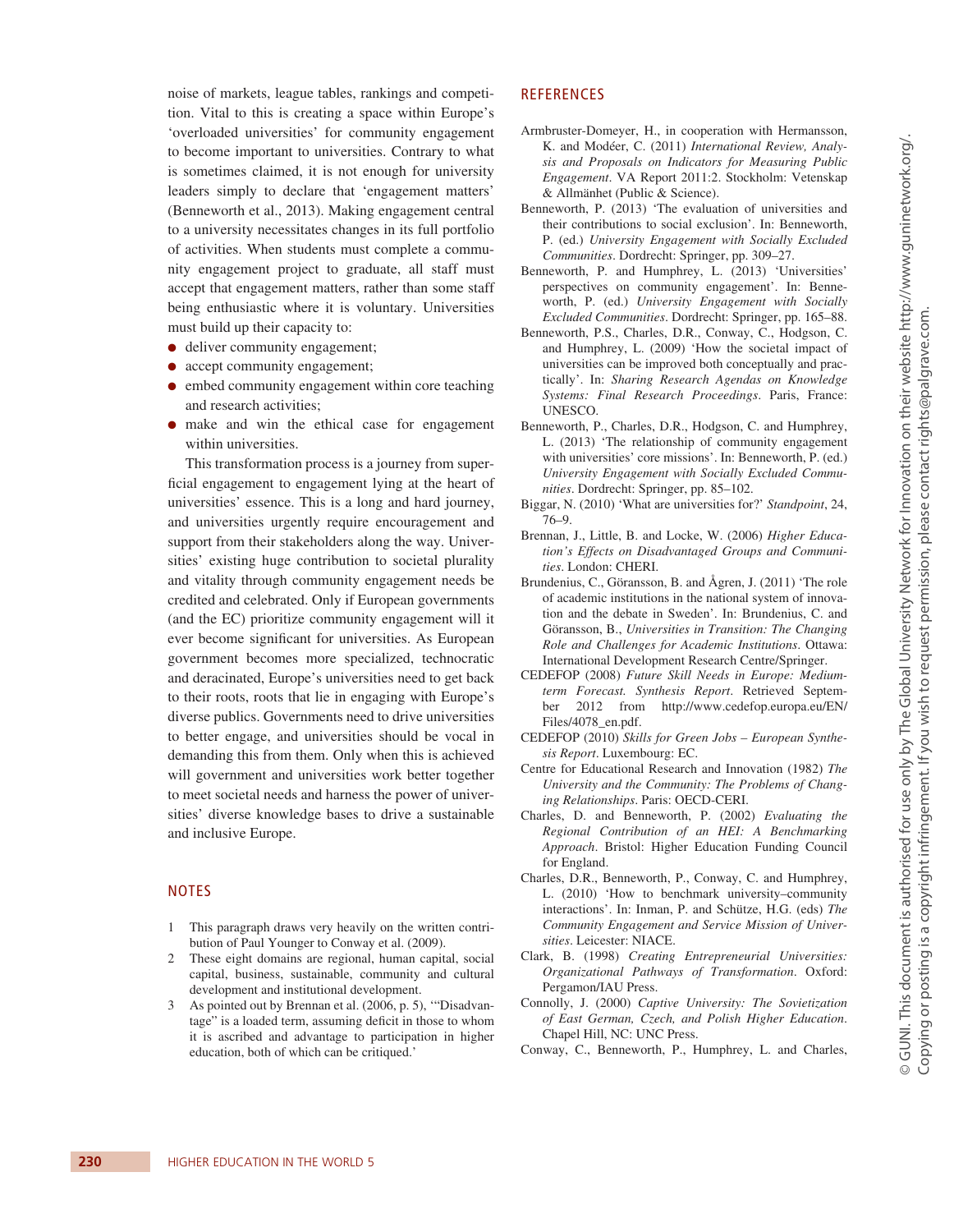D. (2009) 'Review of University Engagement'. Paper prepared for Newcastle University PVC (Engagement), Newcastle-upon-Tyne.

- Daalder, H. and Shils, E. (1982) *Universities, Politicians and Bureaucrats: Europe and the United States*. Cambridge: Cambridge University Press.
- Davoudi, S. and Brooks, L. (2012) *Environmental Justice and the City*. Durham: Institute of Local Governance. Retrieved November 25, 2012 from http://www.ncl. ac.uk/socialrenewal/engagement/fairnesscommission/ documents/environmental-justice-and-the-city.pdf.
- Duke, C., Osborne, M. and Wilson, B. (2013) *A New Imperative: Regions and Higher Education in Difficult Times*. Manchester: Manchester University.
- Eckert T., Preisinger-Kleine R., Fartusnic C. et al. (2012) *Quality in Developing Learning Cities and Regions: A Guide for Practitioners and Stakeholders*. Munich: University of Munich.
- European Commission (1991) *Memorandum on Higher Education in the European Community*. Brussels: CEC.
- European Commission (undated) *Mobilising and Mutual Learning Action Pla*ns. Retrieved September 2013 from http://ec.europa.eu/research/science-society/index. cfm?fuseaction=public.topic&id=1226
- Gall, E., Millot, G. and Neubauer, C. (2009) *Participation of Civil Society Organisations in Research*. Retrieved February 22, 2013 from http://www.livingknowledge. org/livingknowledge/wp-content/uploads/2011/12/ STACS\_Final\_Report-Partic.research.pdf.
- Gnaiger, A. and Martin, E. (2001) *SCIPAS Report No. 1. Sci Shops: Operational Options*. Improving the Human Research Potential and the Socio-Economic Knowledge Base (IHP) STRATA Action. Utrecht: Science Shop for Biology, Utrecht University. Retrieved October 11, 2012 from http://www.livingknowledge.org/livingknowledge/ wp-content/uploads/2012/02/wp1-so.pdf.
- Hall, B.H. (2011) 'Towards a knowledge democracy movement: contemporary trends in community-university research partnerships'. *Rhizome Freirean*, 9. Retrieved September 2013 from http://www.rizoma-freireano.org/ index.php/towards-a-knowledge-democracy-movementcontemporary-trends-in-community-university-researchpartnerships--budd-l-hall.
- Hart, A., Maddison, E. and Wolff, D. (2007) *Community-University Partnerships in Practice*. Leicester: NIACE.
- Kenway, J., Bullen, E. and Robb, S. (2012) 'The knowledge economy, the techno-preneur and the problematic future of the university'. *Policy Futures in Education*, 2(2), 330–49.
- Kickert, W. (1995) 'Steering at a distance: a new paradigm of public governance in Dutch higher education'. *Governance*, 8, 135–57.
- Krüger, K., Duch, N., Parellada, M., Osborne, M., Mariani, M. and Jiménez, L. (2014) 'Social efficiency of TLL'. In: UIL, *The Role of Universities in Promoting Lifelong Learning*. Hamburg: UNESCO Institute for Lifelong Learning.
- Lester, R. and Sotarauta, M. (eds) (2007) *Innovation, Universities and the Competitiveness of Regions*. Technology Review 214/2007. Helsinki: Tekes.
- Mulder, H.A.J., Auf der Heyde, Th., Goffer, R. and Teodosiu, C. (2001) *Success and Failure in Starting Science Shops*. Improving the Human Research Potential and the Socio-Economic Knowledge Base (IHP) STRATA Action,

Utrecht. Utrecht: Science Shop for Biology, Utrecht University. Retrieved October 16, 2012 from http:// www.livingknowledge.org/livingknowledge/wp-content/ uploads/2012/02/wp2-so.pdf.

- OECD (2007*) Higher Education and Regions: Globally Competitive, Locally Engaged*. Paris: OECD.
- Osborne, M. (2003) 'A European comparative analysis of policy and practice in widening participation to lifelong learning'. *European Journal of Education*, 38(1), 5–24.
- Osborne, M. and Thomas, E. (2003) *Lifelong Learning in a Changing Continent: Continuing Education in the Universities of Europe*. Leicester: National Institute of Adult Continuing Education.
- Osborne, M. and Houston, M. (2012) 'United Kingdom universities and lifelong learning in the UK – adults as losers, but who are the winners?' In: Slowey, M. and Schuetze, H. (eds) *Global Perspectives on HE and Lifelong Learners*. London: Routledge.
- Pinheiro, R., Benneworth, P. and Jones, G.A. (2012) 'Beyond the Obvious: Tensions and Volitions Surrounding the Contributions of Universities to Regional Development and Innovation'. Presented to the 7th International Seminar on Regional Innovation Policies, Porto, Portugal, October 7–11, 2012.
- Pouget, M. and Figari, G. (2009) '*Reconnaissance des acquis: queis processus de formalisation? Complexités et tensions*'. In: Lopez, L.M. and Crahay, M. (eds) *Evaluation en tension. Entre la régulation des spprentissages et le pilotage des systémes*. Brussels: De Broeck University.
- Powell, J. and Dayson, K. (2013) 'Engagement and the idea of the civic university'. In: Benneworth, P. (ed.) *University Engagement with Socially Excluded Communities*. Dordrecht: Springer.
- Public Engagement with Research and Research Engagement with Society (2013) 'PERARES'. Retrieved February 21, 2013 from http://www.livingknowledge. org/livingknowledge/perares.
- Reinmuth, S., Sass, C.H. and Lauble, S. (2007) '*Die Idee des service learning'*. In: Baltes, A.M., Hofer, M. and Sliwka, A. (eds) *Studierende übernehmen Verantwortung – Service Learning an deutschen Universitäten*. Weinheim: Beltz.
- Robinson, F., Zass-Ogilvie, I. and Hudson, R. (2012) *How Can Universities Support Disadvantaged Communities?* York: Joseph Rowntree Foundation.
- Saija, L. (2013) '"Building" engagement into the fabric of the university'. In: Benneworth, P. (ed.), *University Engagement with Socially Excluded Communities.* Dordrecht: Springer, pp. 125–41.
- Schütze, H. (2010) 'The "third mission" of universities: community engagement and service'. In: Inman, P. and Schütze, H.G. (eds) *The Community Engagement and Service Mission of Universities*. Leicester: NIACE.
- Steele, T. (2007) *Knowledge is Power! The Rise and Fall of European Popular Education Movements 1848–1939*. Frankfurt: Peter Lang.
- Strietska-Ilina, O., Hofmann, C., Durán Haro, M. and Jeon, S. (2011) *Skills for Green Jobs – A Global View*. Geneva: International Labour Organization.
- Teichler, U. (1991) 'The Federal Republic of Germany'. In: Neave, G. and van Vught F.A. (eds) *Prometheus Bound: The Changing Relationship Between Government and Higher Education in Western Europe*. Oxford: Pergamon.